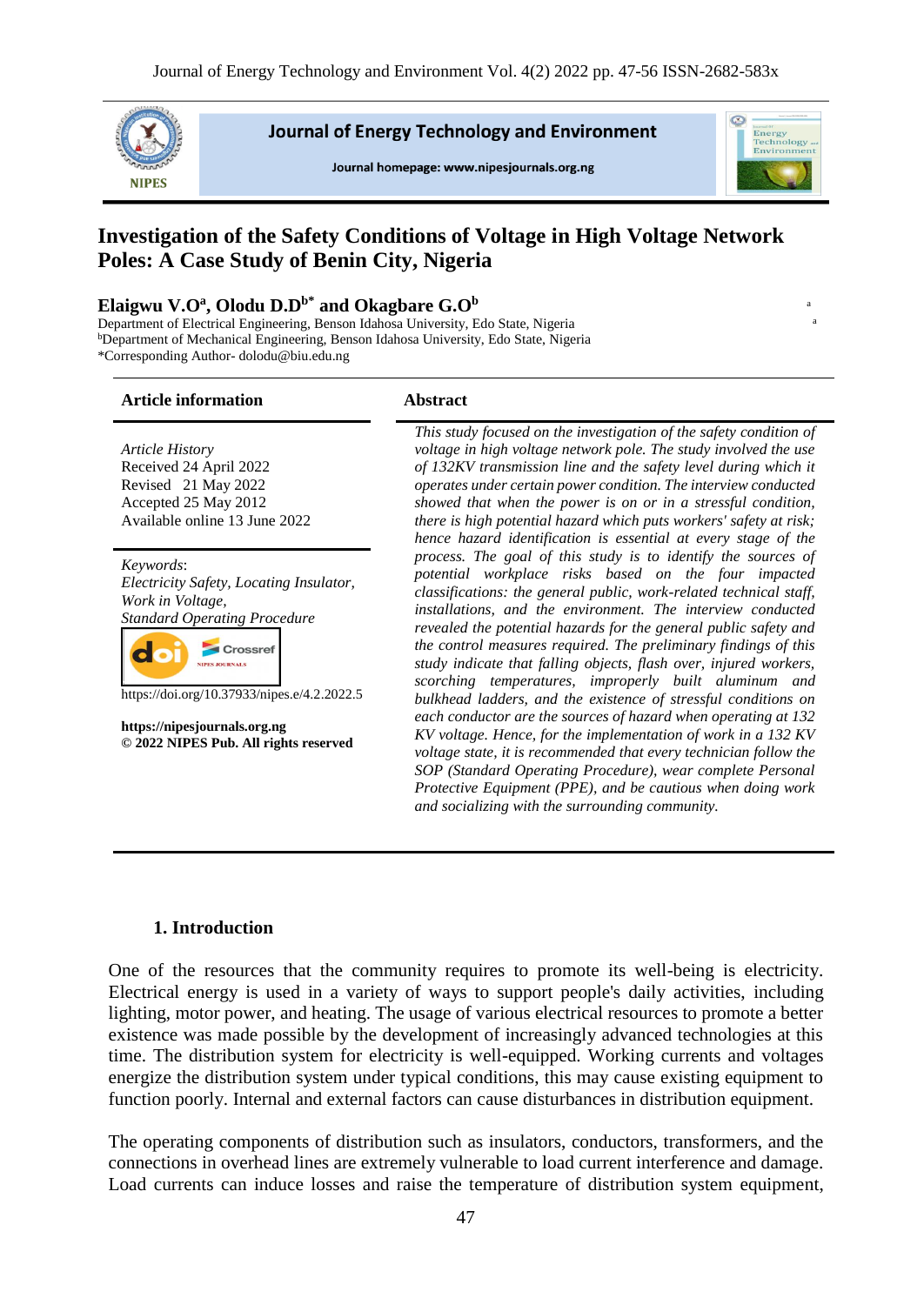Elaigwu O. V, Olodu D. D and Okabare O. G/ Journal of Energy Technology and Environment 4(2) 2022 pp. 47-56 lowering its efficiency and limiting its lifespan [1]. In addition to disrupting load currents, sparks (flashover) created by the space between phases can cause damage to distribution equipment, causing the equipment on the 132 KV high Voltage Air Line distribution network to heat up. Maintenance is essential to increase the distribution system's dependability and avoid any disruptions. The goal of routine maintenance and maintenance of distribution network equipment is to prevent loss of efficiency and damage so that the equipment can function properly.

In terms of network maintenance and repair by the power supply company which sometimes had a system without voltage supply (blackout). This have become a critical issue for businesses making use of electricity supplied The continuous diminished services of electricity power supply company hinders manufacturing processes to their full potential since electricity is not distributed due to outage of power. The power company maintains a 33/11KV distribution network with a hot line maintenance system [2] to reduce blackouts by increasing the SAIDI (System Average Interruption Duration Index) and SAIFI (System Average Interruption Frequency Index). Working in a high-voltage setting poses a significant risk to worker safety, public safety, installation safety, and environmental safety. Besides being useful, electrical power can be dangerous sometimes, according to the explanation of Indonesian Law No.30 Year 2009. As a result, electric power installations must use electrical equipment's that meet the equipment standards in the electricity sector in order to better ensure general safety, work safety, installation security, and the preservation of environmental functions in the supply of electricity and the utilization of electric power [3].

Electricity safety must be implemented by electricity business organizations in order to reduce the danger of electricity accidents (general public accidents, work accidents, installation accidents, pollution, and/or environmental damage) in all electricity activities. Occupational safety and health are critical components in minimizing any hazards associated with business operations [4]. Work accidents can occur as a result of actions in the implementation of a manufacturing process in an industry [5]. In addition, Article 1 paragraph 2 of Law Number 32 of 2009 on Environmental Protection and Management defines planning, utilization, control, maintenance, supervision, and law enforcement as a systematic and integrated effort to conserve environmental functions and prevent pollution and/or damage to the environment [6, 7].It is vital to examine the safety of electricity network to prevent undesirable occurrences and minimize potential dangers in order to achieve effective and efficient electricity safety at work in voltage. As a result, the authors are interested in investigating the safety of electricity at work in stressful situations, particularly in the maintenance of electricity distribution networks, specifically the process of replacing pedestal insulators on strained medium voltage grid poles [8, 9].The specific objective of this research is to analyze the potential hazards in the installation of the R phase pedestal insulator on the medium voltage grid pole in a voltage state using the direct touch method.

The formulation of the problem in this research is to investigate the potential hazards that can occur at work in voltage by using the electricity safety analysis method in the high Voltage Network Maintenance Team at Benin city, while the specific objective is to analyze the potential hazards in the installation of the R phase pedestal insulator on the medium and high voltage grid pole when the transmission line is energized, therefore, this study focused on the investigation of the safety condition of voltage in high voltage network pole.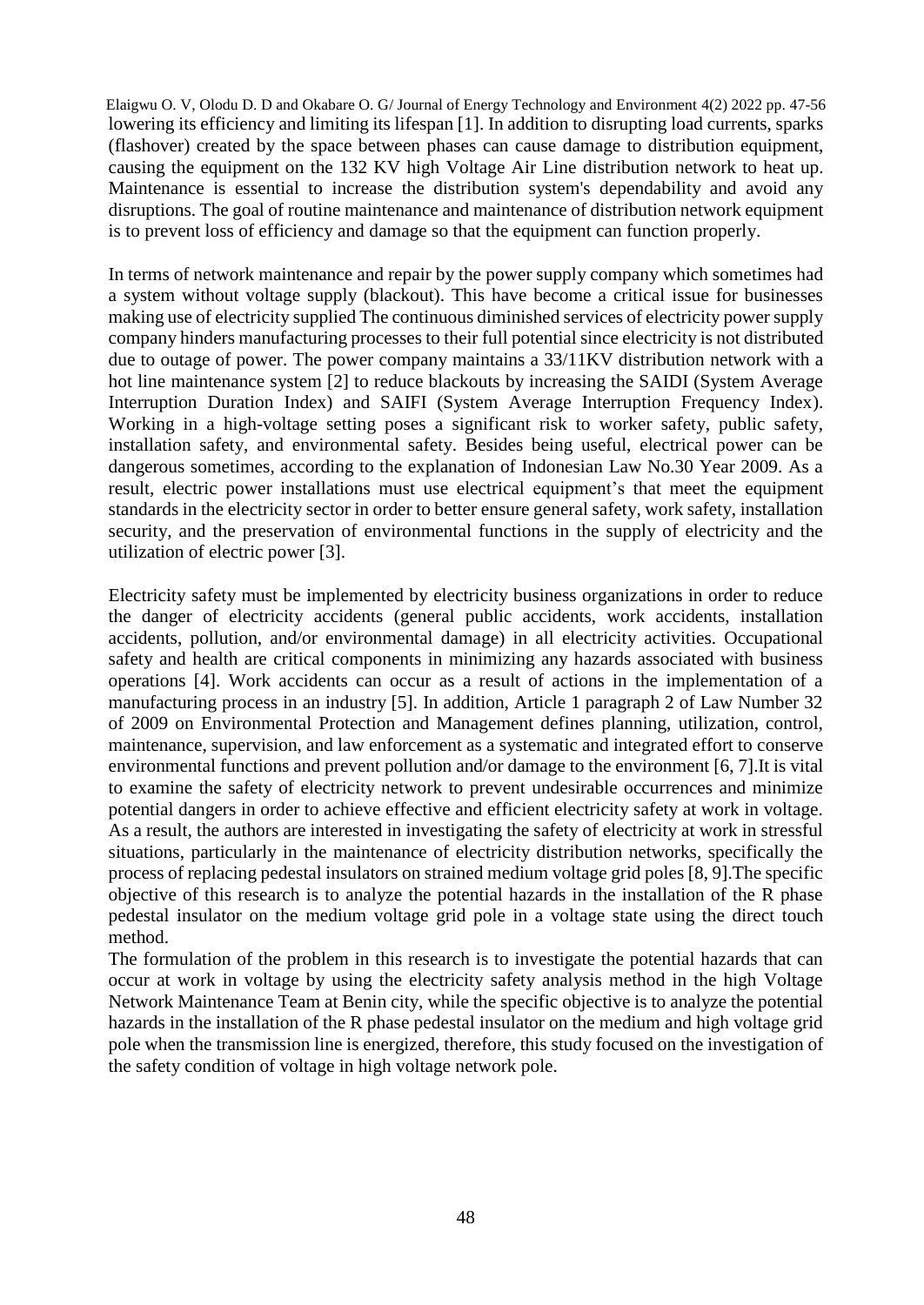The interview approach was utilized in this study as a sort of qualitative research with the goal of examining the potential hazards of electricity operations. This study is broken down into five stages: preliminary, collection of information through interview, processing of information obtained from the interview, analysis, discussion, and recommendations.

*i. Research in the Field*

The initial stage in this inquiry is to make observations in order to gain a sense of the object's current state. This will be extremely beneficial to researchers because it will provide them a clear image of their work. Researchers can learn about the company's challenges based on the findings of this field investigation.

*ii. Formulation of the Problem*

The problem of electrical safety at work in voltage conditions at the medium or high voltage network maintenance team in Benin City poses great challenges, and it is at this stage that research is being conducted through interview. Potential dangers during work in a medium/high voltage environment are investigated through interview in order to avoid unwelcome events and eliminate potential hazards

*iii. The goal of the study*

The goal of this study is to find, analyze, and make suggestions for improvement.

*iv Information Collection Stage*

Observations and interviews are part of the information collection stage. The information was gathered and entered into the processing stage. Following the acquisition of the essential information, processing of the obtained information was carried out using the appropriate procedures for the challenges at hand. Electricity safety analysis was employed as the method

### *2.1 The Stages of Information Processing in this Study*

The stages of information processing that were completed were as follows:

*2.1.1. Select a Job to be examined*

Selecting a work or task to be analyzed is the first step in the electricity safety analysis procedure. When you have limited time and resources to study all stages of the employment process, choosing a job to analyze may seem straightforward, but it can be a critical issue. Almost every type of job necessitates a risk assessment. However, there are several factors that need to be considered in determining work priorities that must be analyzed first, including:

- i. The job with the highest accident rate
- ii. Work that has the potential to cause serious and deadly injury, even for jobs for which there is no previous accident history
- iii. Work where one minor negligence of the worker can result in a fatal accident or serious injury
- iv. Every new job or job that has undergone a change in work processes and procedures
- v. The work is quite complex and requires written instructions.

The various factors above can help in determining what jobs should be prioritized and must be analyzed first.

#### *2.1.2. Describe the Steps of the Job from Start to Finish.*

Each project must be detailed in order to conduct a proper and thorough electrical safety analysis. These procedures are not only unique to a single job, but also to a distinct work environment. If the work environment changes but the sort of work remains the same, the job steps must also adapt. It's critical not to describe the job too narrowly (in detail) or too generally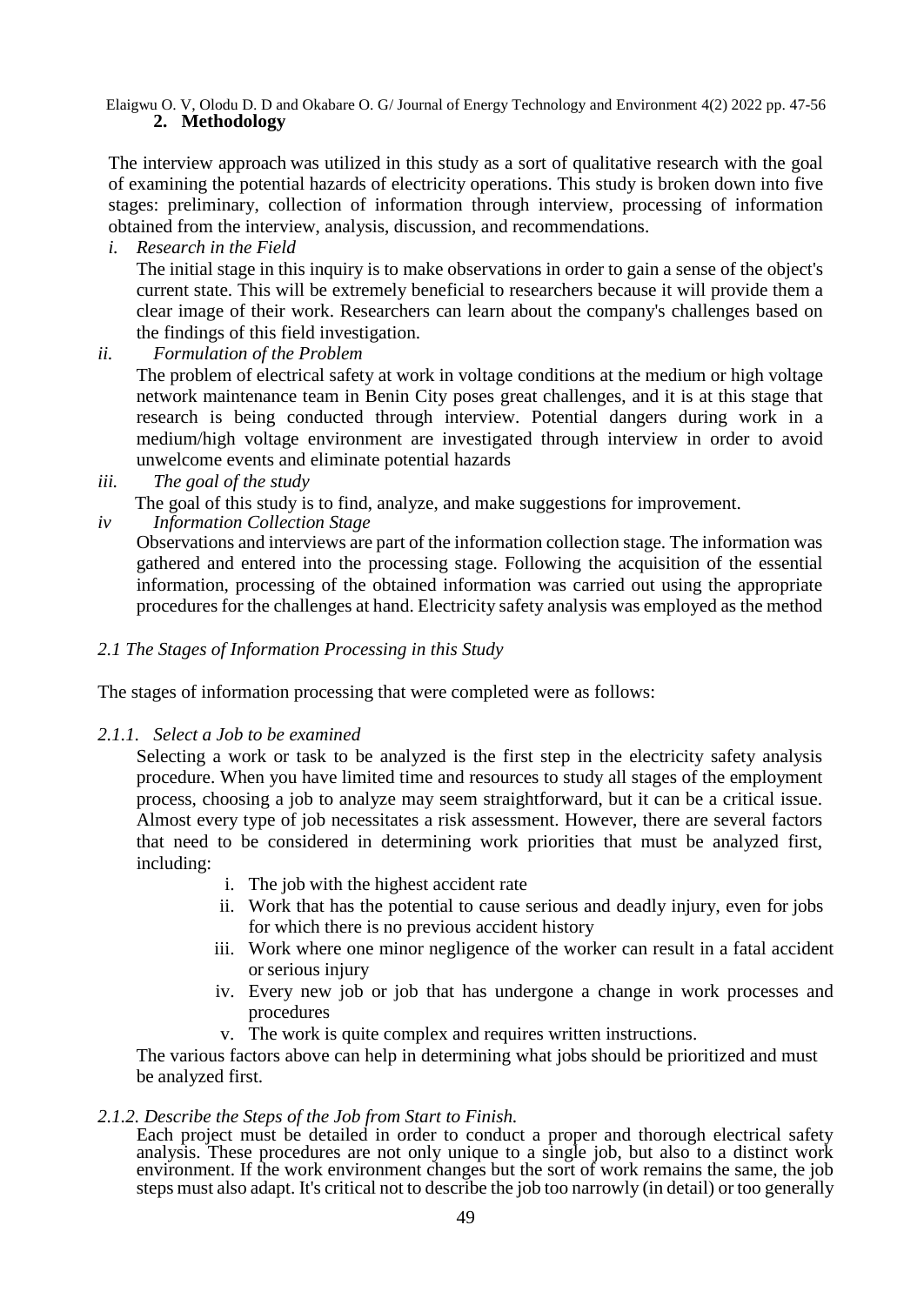Elaigwu O. V, Olodu D. D and Okabare O. G/ Journal of Energy Technology and Environment 4(2) 2022 pp. 47-56 (in general). Each job usually has no more than ten tasks. If the duties on the safety analysis turn out to be more than this, consider splitting the job into two or more parts.

## *2.1.3. Break Down of the Job into Basic Steps*

In the process of replacing the Phase R fulcrum insulator, the direct touch method consists of various stages according to the Standard Operating Procedure was used, the stages were; preparation of materials and equipment, installation of a no voltage detector and protector, removal of the pin type insulator cover on phase R to untie the tied wire and move the conductor to the cross arm. The replaced R Phase fulcrum insulator was replaced and the conductor was returned to the insulator trench. The conductor with tied wire and close to the Phase R insulator with the Pin Type insulator cover, is followed by removing the conductor cover, insulating type pins on both sides and insulating blanket on the cross arm and removing the no voltage detector. This ends with restoring equipment and materials.

## *2.1.4. Identifying Potential Risks and Impacts*

Any potential hazards/impacts should be identified as soon as possible after the observation and details of each work step have been completed. If one or more work steps need to be repeated, it is best to do them immediately, if possible. Identification of potential hazards/impacts is the most important part in carrying out an electricity safety analysis. Here are some things you can consider when identifying hazards:

- vi. The cause of the previous accident (if any)
- vii. Other jobs located near the work area
- viii. Regulations or regulations related to the work to be carried out
- ix. Manufacturer instructions in operating work equipment.

## *2.1.5 Determine Control/Preventive Measures*

Each potential hazard/impact that has been previously identified requires control. These controls describe how you will eliminate hazards in the work area or how you will significantly reduce your risk of injury. The hazard control hierarchy is a tool commonly used to develop occupational hazard control measures. The National Institute for Occupational Safety and Health (NIOSH) divides five hierarchies of hazard control in the workplace, including:

- i. Elimination eliminating or minimizing harm
- ii. Substitution replacing hazardous tools, machines, or other materials to become less dangerous.
- iii. Engineering isolating, installing additional ventilation systems, modifying tools, machines or workplaces to make them safer
- iv. Administrative controls procedures, rules, training, duration of work, K3 signs, K3 posters, labels, etc.
- v. Personal protective equipment (PPE).

#### *2.1.6 Analysis and Interpretation Stage*

The information obtained from the interview in this study was analyzed, interpreted and used as a guide in making improvements. The improvement proposal is a general recommendation that can be applied in all types of accidents that occur. Figure 1 shows installation of pedestal isolators in a stressed state using the direct touch method.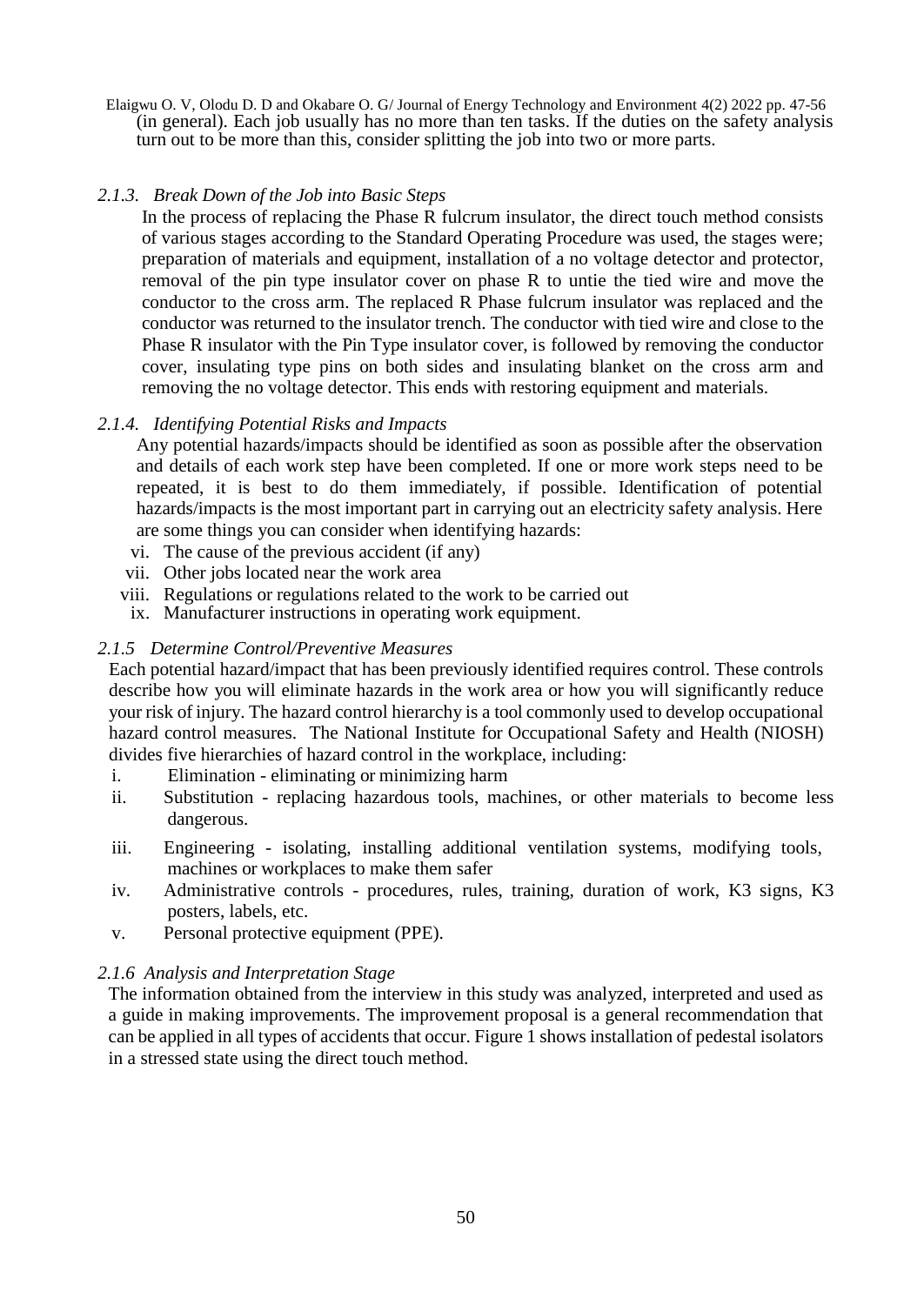

Figure 1: Installation of pedestal isolators in a stressed state Using the Direct Touch Method (source: [www.pdkb.id\)](http://www.pdkb.id/) [10]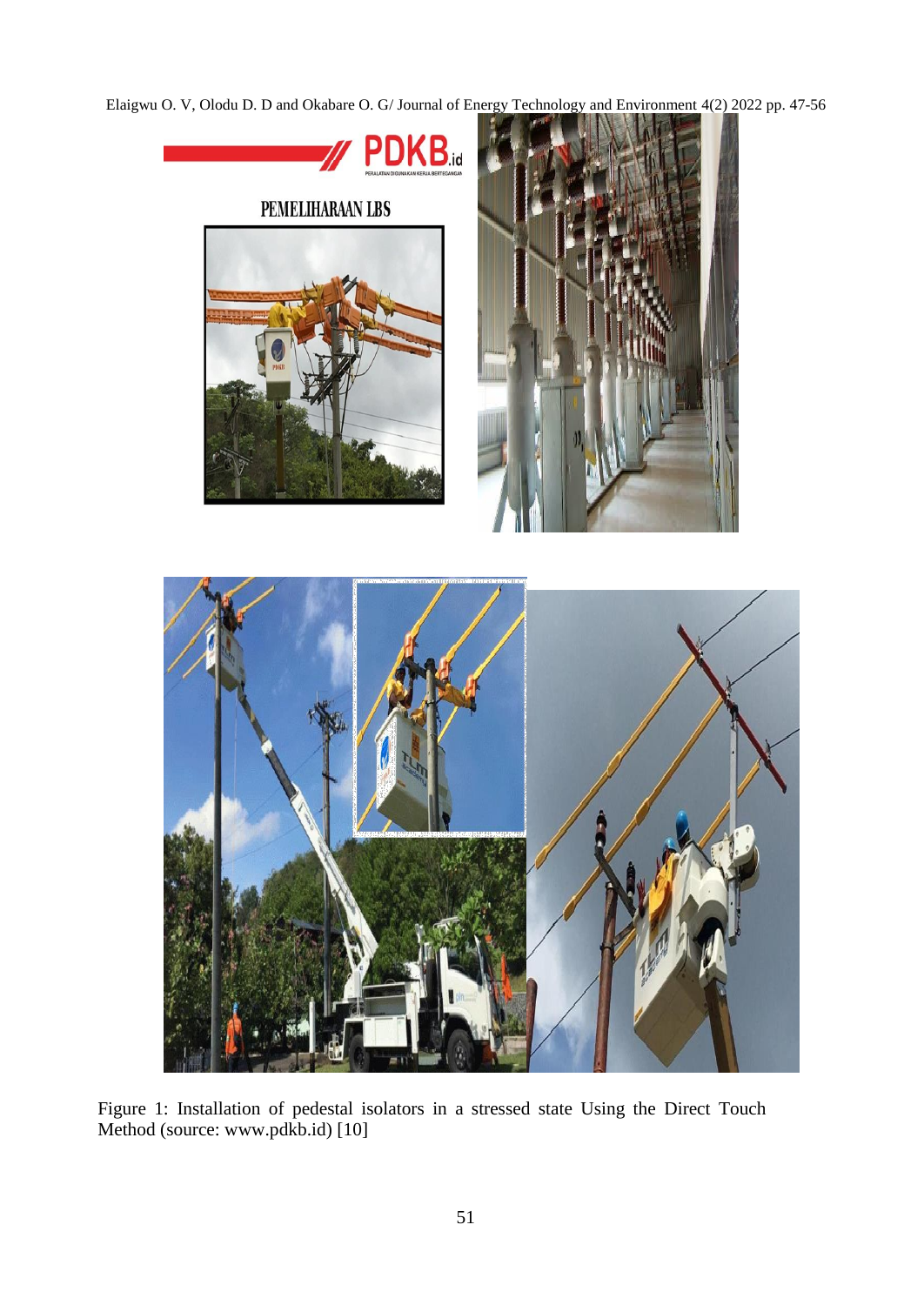#### Elaigwu O. V, Olodu D. D and Okabare O. G/ Journal of Energy Technology and Environment 4(2) 2022 pp. 47-56 **3. Result and Discussion**

The electricity safety analysis is carried out in the following stages:

## *3.1 Determine the Type of Work to be Analyzed*

In this study, the type of job of replacing the phase R pedestal insulator with direct touch method. The observations made were when the work was carried out on 20th November, 2021 in Benin City, Edo State, Nigeria. This work was carried out by The Medium Voltage Network Maintenance Team at Benin city, with as many as 7 workers consisting of 1 team leader, 1 K3 supervisor and 5 PDKB technicians.

# *3.2 Identifying Potential Hazards in each Job*

# *3.2.1 Controlling Danger*

The results of the identification of potential hazards/impacts and control of electricity hazards for electricity safety analysis in terms of the safety of the general public, workers, installation and environmental were presented in Table 1, 2, 3 and 4 respectively.

| Table 1: The Results of Electricity Safety Analysis for General Public Safety in the Installation |
|---------------------------------------------------------------------------------------------------|
| of R-Phase Insulators with Direct Touch Method                                                    |

| N <sub>0</sub> | <b>Job Steps</b>                                                                                                                             | Potential Hazards for<br><b>General Public</b><br>the<br><b>Safety</b>                           | <b>Control Measures</b>                                                |  |
|----------------|----------------------------------------------------------------------------------------------------------------------------------------------|--------------------------------------------------------------------------------------------------|------------------------------------------------------------------------|--|
| $\mathbf{1}$   | Preparation of Materials and<br>Equipment                                                                                                    | • Installation of barricades / safety lines and<br>• Hit by a sharp object<br>information boards |                                                                        |  |
| $\overline{2}$ | No<br>Voltage<br>Installing<br>Detector and Protector                                                                                        | · Equipment fell                                                                                 | • Installation of barricades / safety lines and<br>information boards  |  |
| 3              | Removing Pin Type Insulator<br>Cover on Phase R                                                                                              | • Equipment fell                                                                                 | • Installation of barricades / safety lines and<br>information boards  |  |
| 4              | Unfasten the tie wire and<br>move the<br>conductor to the cross arm                                                                          | • Installation of barricades $/$ safety lines and information boards<br>• Flashover              |                                                                        |  |
|                | Replacing the<br>phase<br>R<br>pedestal insulator                                                                                            | • Isolator falls                                                                                 | i. Installation of barricades / safety lines and<br>information boards |  |
| 6              | Returns the conductor to the<br>insulator trench                                                                                             | • Linesman slips                                                                                 | i. Installation of barricades / safety lines and<br>information boards |  |
|                |                                                                                                                                              |                                                                                                  |                                                                        |  |
|                | Tie the conductor with tie<br>wire                                                                                                           | • Flashover                                                                                      | i. Installation of barricades / safety lines and<br>information boards |  |
| 8              | Menutup isolator Phase R<br>dengan Pin Type isolator<br>cover                                                                                | i. Installation of barricades / safety lines and<br>· Equipment fell<br>information boards       |                                                                        |  |
| $\overline{9}$ | Melepas conductor cover, pin<br>isolator type pada kedua sisi<br>dan insulating blanket pada<br>cross arm dan melepas no<br>voltage detector | • Equipment fell                                                                                 | i. Installation of barricades / safety lines and<br>information boards |  |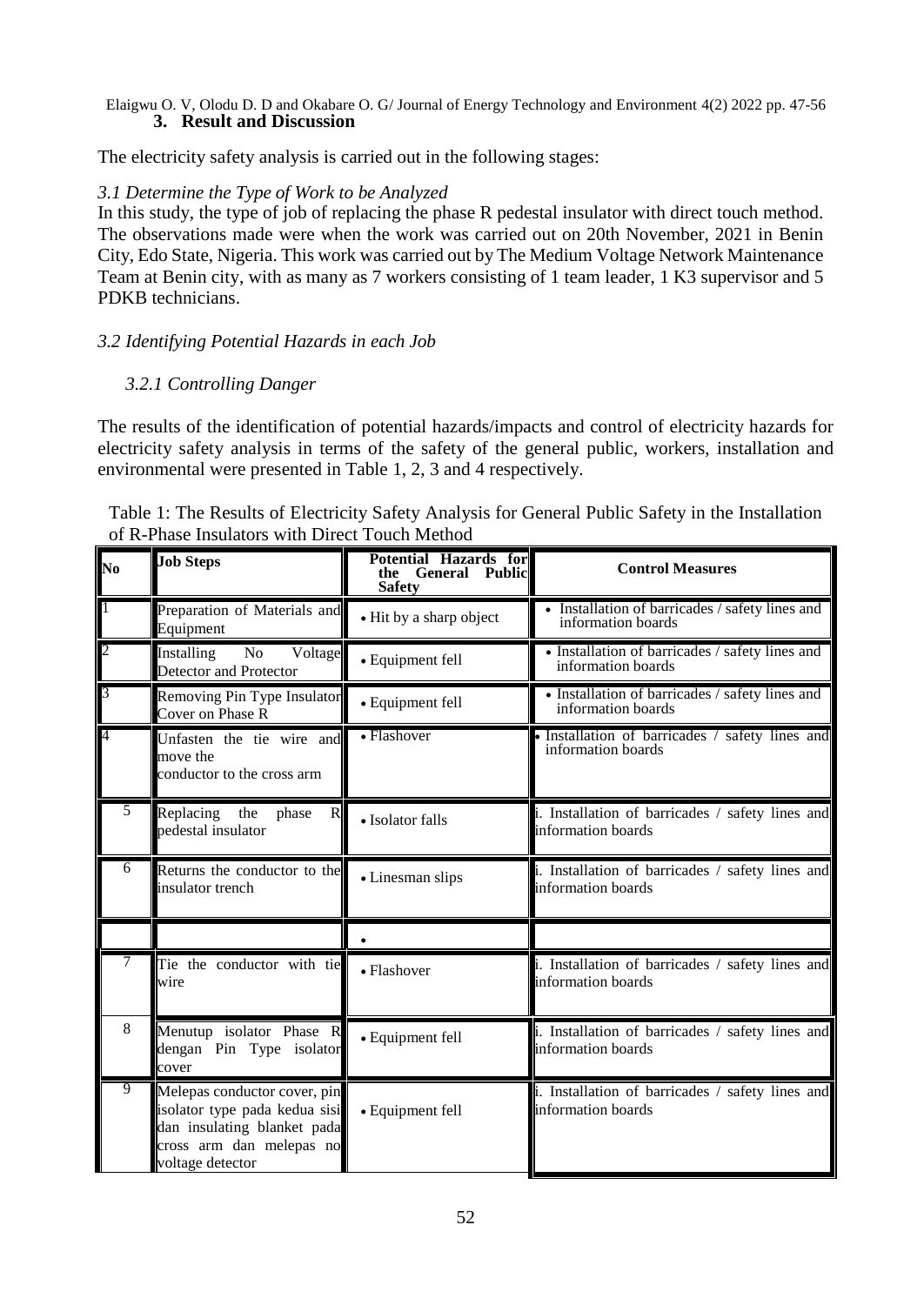| 10 | Mengembalikan<br>ldan material | peralatan | • Stuck work equipment | Installation of barricades /<br>safety lines and<br>information boards |
|----|--------------------------------|-----------|------------------------|------------------------------------------------------------------------|
|    |                                |           |                        |                                                                        |

The results of the identification of potential hazards / impacts and control of electricity hazards for the analysis of electricity safety in terms of work safety are as in table 2.

| Table 2: Results of the Analysis of Electricity Safety for Worker Safety in the Installation of the |  |
|-----------------------------------------------------------------------------------------------------|--|
| R Phase R Insulator with the Direct Touch Method                                                    |  |

| S/N            | <b>Job Steps</b>                                                                                                                                                | <b>Potential Hazards for the</b><br><b>Worker Safety</b>                           | <b>Control Measures</b>                                                                                                                                                                                                          |
|----------------|-----------------------------------------------------------------------------------------------------------------------------------------------------------------|------------------------------------------------------------------------------------|----------------------------------------------------------------------------------------------------------------------------------------------------------------------------------------------------------------------------------|
|                | Preparation of Materials<br>and<br>Equipment                                                                                                                    | • Hands scratched by sharp<br>objects<br>• Slipped<br>• Hit by a sharp object      | • Wear cotton gloves<br>• Pay attention to the placement of<br>equipment and materials in a safe<br>place                                                                                                                        |
|                | Installing No Voltage Detector<br>and Protector                                                                                                                 | • Stung by tension<br>• Equipment fell                                             | • Make sure the PPE is installed<br>properly<br>• Make sure to install correctly                                                                                                                                                 |
| 3              | Removing Pin Type Insulator<br>Cover on Phase R                                                                                                                 | • Stung by tension<br>• Equipment fell                                             | • Make sure the equipment is removed<br>properly<br>• Make sure the area of the closest<br>tension has been installed protector<br>perfectly                                                                                     |
| 4              | Unfasten the tie wire and move<br>the conductor to the cross arm                                                                                                | • Gloves are leaking<br>• Stung by tension<br>• Flashover                          | • Fit to open the bonds<br>using<br>combination pliers<br>• Roll the ties when untying<br>• Make sure the<br>cross<br>arm is<br>completely closed<br>• Ensure that the conductor cover is<br>properly connected to the line hose |
| 5              | Replacing the phase R pedestal<br>insulator                                                                                                                     | • Hand spinched<br>• Isolator falls<br>• Gloves are torn                           | · Take care when removing or<br>installing insulators<br>• Make sure the insulator is bonded to<br>the fabric slink<br>• Hold the insulator by its intact parts                                                                  |
| $\overline{6}$ | Returns the conductor to the<br>insulator trench                                                                                                                | • Linesman slips<br>• Loose conductor                                              | $\bullet$ Ensure<br>ergonomic<br>working<br>an<br>position<br>• Hold the conductor firmly by the<br>lineman                                                                                                                      |
|                | Tie the conductor with tie wire                                                                                                                                 | • Gloves are leaking<br>• Stung by tension<br>• Flashover                          | • Make sure the tie wire ends are not<br>sharp<br>• Roll the ties while tying the knots<br>• Make sure the cross arm is closed<br>completely                                                                                     |
| 8              | Closing the R phase insulator<br>with the Pin Type insulator<br>cover                                                                                           | • Equipment fell<br>• Stung by tension                                             | • Make sure to install correctly<br>• Make sure the area of the closest<br>voltage has been installed protector<br>perfectly                                                                                                     |
|                | Removing the conductor cover,<br>insulator type pins on both sides<br>and the insulating blanket on the<br>cross arm and removing the no<br>voltage<br>detector | • Equipment fell<br>• Stung by tension                                             | • Make sure to install correctly<br>• Make sure the protector that is<br>removed starts from the position<br>furthest from the linesman                                                                                          |
| 10             | Return<br>equipment<br>οf<br>and<br>materials                                                                                                                   | • Hands<br>scratched<br>by<br>sharp objects<br>• Slipped<br>• Stuck work equipment | • Wear cotton gloves<br>• Ensure gradual return of equipment<br>and materials<br>returning<br>• Take care<br>in<br>work<br>equipment                                                                                             |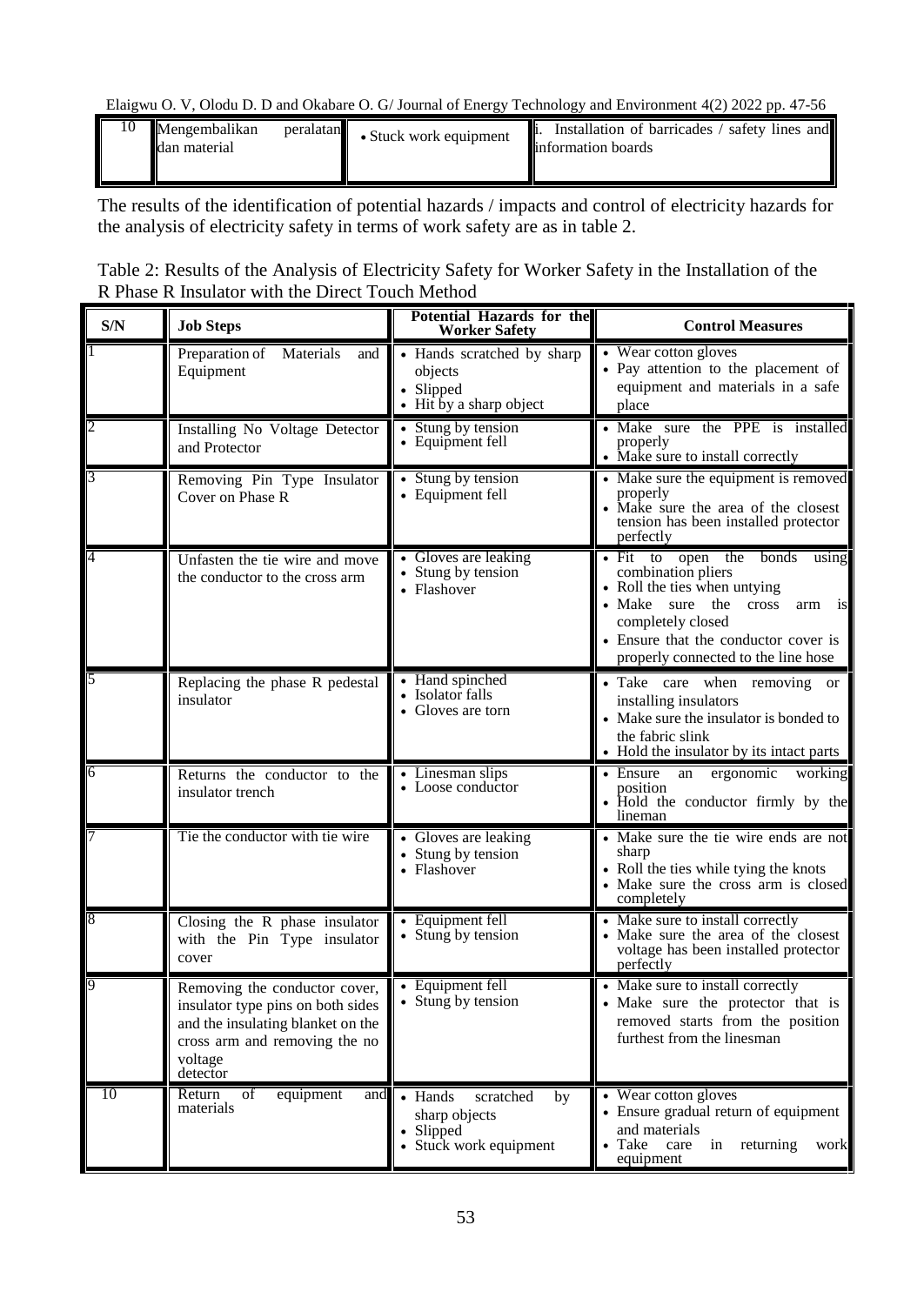Elaigwu O. V, Olodu D. D and Okabare O. G/ Journal of Energy Technology and Environment 4(2) 2022 pp. 47-56 The results of the identification of potential hazards / impacts and control of electricity hazards for the analysis of electricity safety in terms of installation safety are as shown in table 3

| N <sub>0</sub> | <b>Job Steps</b>                                                                                                                                                   | <b>Potential</b><br><b>Hazards</b><br>to<br><b>Installations Safety</b>                                                                                                | <b>Control Measures</b>                                                                                                                                |
|----------------|--------------------------------------------------------------------------------------------------------------------------------------------------------------------|------------------------------------------------------------------------------------------------------------------------------------------------------------------------|--------------------------------------------------------------------------------------------------------------------------------------------------------|
|                | of Materials<br>Preparation<br>and<br>Equipment                                                                                                                    | There is no potential hazards                                                                                                                                          | There is no potential hazards                                                                                                                          |
| 2              | Installing<br>No<br>Voltage<br>Detector and Protector                                                                                                              | • The lift man touches the<br>conductor and there is a<br>leak to the grounding and<br>flashover                                                                       | • Installation of local grounding<br>• Coordination<br>with<br>the<br>Distribution<br>Area<br>Unit<br>Control<br>in<br>anticipation of trip protection |
| 3              | Pin<br>Removing<br>Type<br>Insulator Cover on Phase<br>R                                                                                                           | • The lift man touches the<br>conductor and there is a<br>leak to the grounding and<br>flashover                                                                       | • Installation of local grounding<br>• Coordination<br>with<br>the<br>Distribution<br>Area<br>Control<br>Unit<br>in<br>anticipation of trip protection |
| 4              | Unfasten the tie wire and<br>move the conductor to the<br>cross arm                                                                                                | • The lift man touches the<br>conductor and there is a leak<br>the<br>grounding<br>and<br>to<br>flashover<br>• The conductor touches the<br>cross arm and flashes over | • Installation of local grounding<br>• Coordination<br>with<br>the<br>Distribution Control Area<br>Unit in anticipation of trip<br>protection          |
| 5              | Replacing the phase<br>R<br>pedestal insulator                                                                                                                     | • The lift man touches the<br>conductor and there is a<br>leak to the grounding and<br>flashover                                                                       | • Installation of local grounding<br>• Coordination<br>with<br>the<br>Distribution<br>Area<br>Unit<br>Control<br>in<br>anticipation of trip protection |
| 6              | Returns the conductor to the<br>insulator trench                                                                                                                   | • The lift man touches the<br>conductor and there is a leak<br>the<br>grounding<br>and<br>to<br>flashover<br>• The conductor touches the<br>cross arm and flashes over | • Installation of local grounding<br>• Coordination<br>with<br>the<br>Distribution Control Area<br>Unit in anticipation of trip<br>protection          |
|                | Tie the conductor with<br>tie wire                                                                                                                                 | • The lift man touches the<br>conductor and there is a<br>leak to the grounding and<br>flashover                                                                       | • Installation of local grounding                                                                                                                      |
| 8              | Closing<br>the R phase<br>insulator with the Pin<br>Type insulator cover                                                                                           | • The conductor touches the<br>cross arm and flashes over                                                                                                              | with<br>• Coordination<br>the<br>Distribution<br>Unit<br>Control<br>Area<br>in<br>anticipation of trip protection                                      |
|                | Removing the conductor<br>cover, insulator type pins<br>on both sides and the<br>insulating blanket on the<br>cross arm and removing<br>the no<br>voltage detector | • The lift man touches the<br>conductor and there is a<br>leak to the grounding and<br>flashover                                                                       | • Installation of local grounding                                                                                                                      |
| 10             | Return<br>equipment<br>of<br>and materials                                                                                                                         | The conductor touches<br>the<br>cross arm and flashes over                                                                                                             | Coordination<br>with<br>the<br>Distribution Control Area Unit in<br>anticipation of trip protection                                                    |

| Table 3: The Results of Electricity Safety Analysis for Installation Safety in the Installation of R |  |
|------------------------------------------------------------------------------------------------------|--|
| Phase R Insulators with Direct Touch Method                                                          |  |

The results of the identification of potential hazards/impacts and control of electricity hazards for the analysis of electricity safety in terms of environmental safety are as shown in table 4.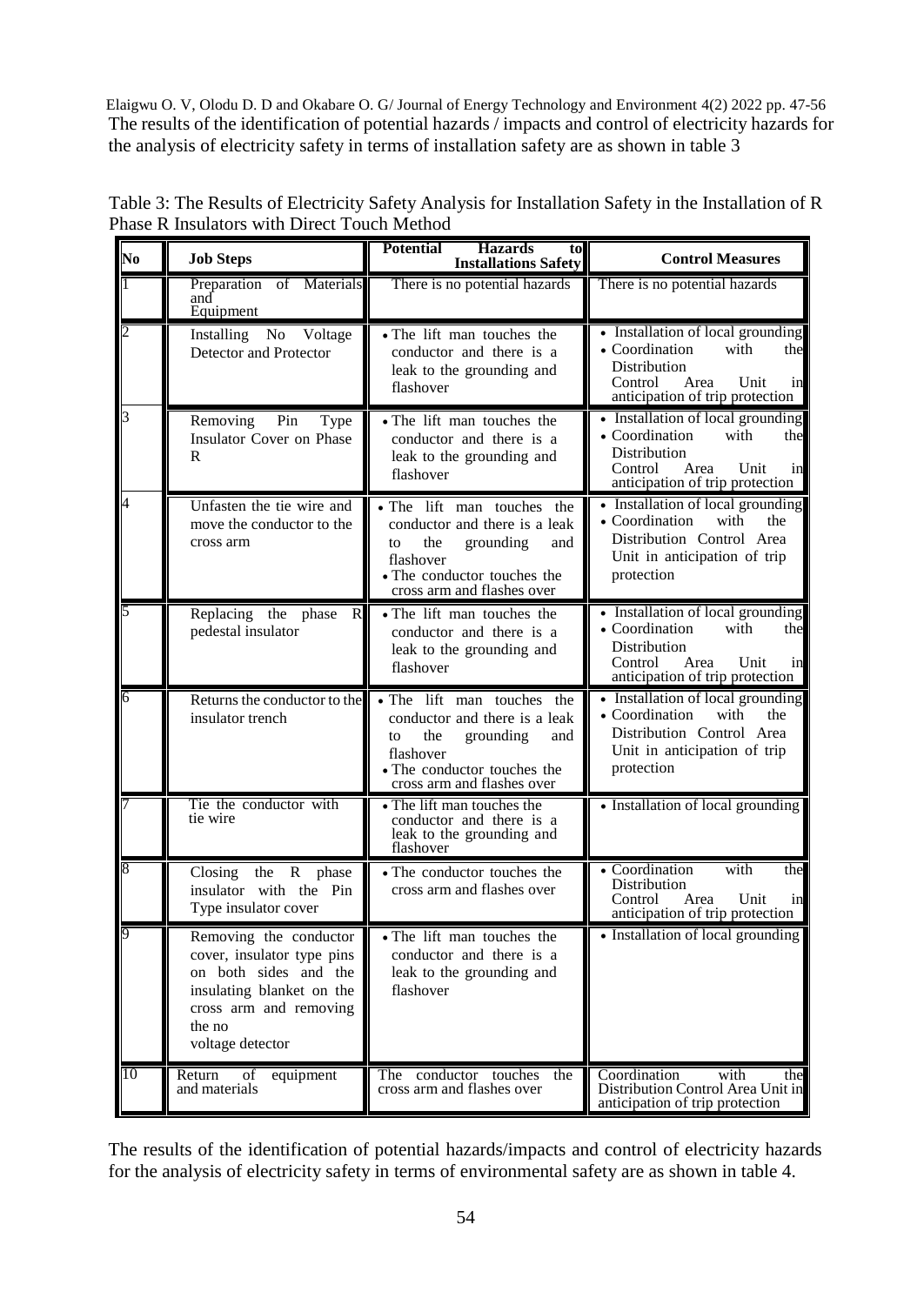| Table 4: Results of the Analysis of Electricity Safety for Environmental Safety in the Installation |  |
|-----------------------------------------------------------------------------------------------------|--|
| of R- Phase Insulator with Direct Touch Method                                                      |  |

| $\bf{0}$                           | Job<br><b>Steps</b>                                                                                                                                       | Potential Hazards to<br><b>Environmental Safety</b> | <b>Control Measures</b> |
|------------------------------------|-----------------------------------------------------------------------------------------------------------------------------------------------------------|-----------------------------------------------------|-------------------------|
|                                    | Preparation of Materials and Equipment                                                                                                                    | There is no potential hazards                       | There is none           |
| $\overline{2}$                     | Installing No Voltage Detector and There is no potential hazards<br>Protector                                                                             |                                                     | There is none           |
| $\overline{\overline{\mathbf{3}}}$ | Removing Pin Type Insulator Cover on There is no potential hazards<br>Phase R                                                                             |                                                     | There is none           |
| $\overline{4}$                     | Unfasten the tie wire and move the There is no potential hazards<br>conductor to the<br>cross arm                                                         |                                                     | There is none           |
| 5                                  | Replacing the phase R pedestal insulator                                                                                                                  | There is no potential hazards                       | There is none           |
| $\overline{16}$                    | Returns the conductor to the insulator<br>trench                                                                                                          | There is no potential hazards                       | There is none           |
| $\frac{7}{8}$                      | Tie the conductor with tie wire                                                                                                                           | There is no potential hazards                       | There is none           |
|                                    | Closing the R phase insulator with the $Pin$<br>Type<br>insulator cover                                                                                   | There is no potential hazards                       | There is none           |
| $\overline{9}$                     | Removing the conductor cover, insulator<br>type pins on both sides and the insulating<br>blanket on the cross arm and removing<br>the no voltage detector | There is no potential hazards                       | There is none           |
| l 10                               | Return of equipment and materials                                                                                                                         | There is no potential hazards                       | There is none           |

#### **4. Conclusion**

The electrical safety which involved the process of replacing a pedestal isolator on a medium or high voltage grid pole in a high voltage state had a considerable potential hazard. Therefore, control measures were analyzed based on four classifications; the general public, technical personnel who carried out the installation of pedestal isolators, installations and the environment. The interview conducted revealed the potential hazards for the general public safety and the control measures required. The preliminary findings of this study indicates that falling objects, flash over, injured workers, scorching temperatures, improperly built aluminum, bulkhead ladders, and the existence of high loading conditions on each conductor are the sources of hazard when operating at 132 KV voltage. Moreover, after observing the potential hazards that can occur and the control measures of these potential hazards, it was therefore recommended that there should be cooperation of all parties involved both from agencies, workers and the community. However, there is need for socialization and education in order to understand the potential hazards that can occur and how to control them by ensuring that workers comply with the Standard Operating Procedure (SOP) using calibrated and complete personal protective equipment.

#### **Reference**

- [1] Rizal Awandaru, K.M and Subandi, M.T., (2016). Overload Prevention and Sparkson Distribution Transformer Bushings at PT. *PLN Persero Rayon Kalasan, Electrical Journal,* Volume 3 No. 2, pp.78-86.
- [2] Law of the Republic of Indonesia 32 of 2009 concerning Protection and Management of the Environment.
- [3] Claudius P. and Awosope A., (2014). "Nigeria Electricity Industry: Issues, Challenges and Solutions," *Convenant University Public Lecture series,* vol. 3, no. 2, pp. 8-9.